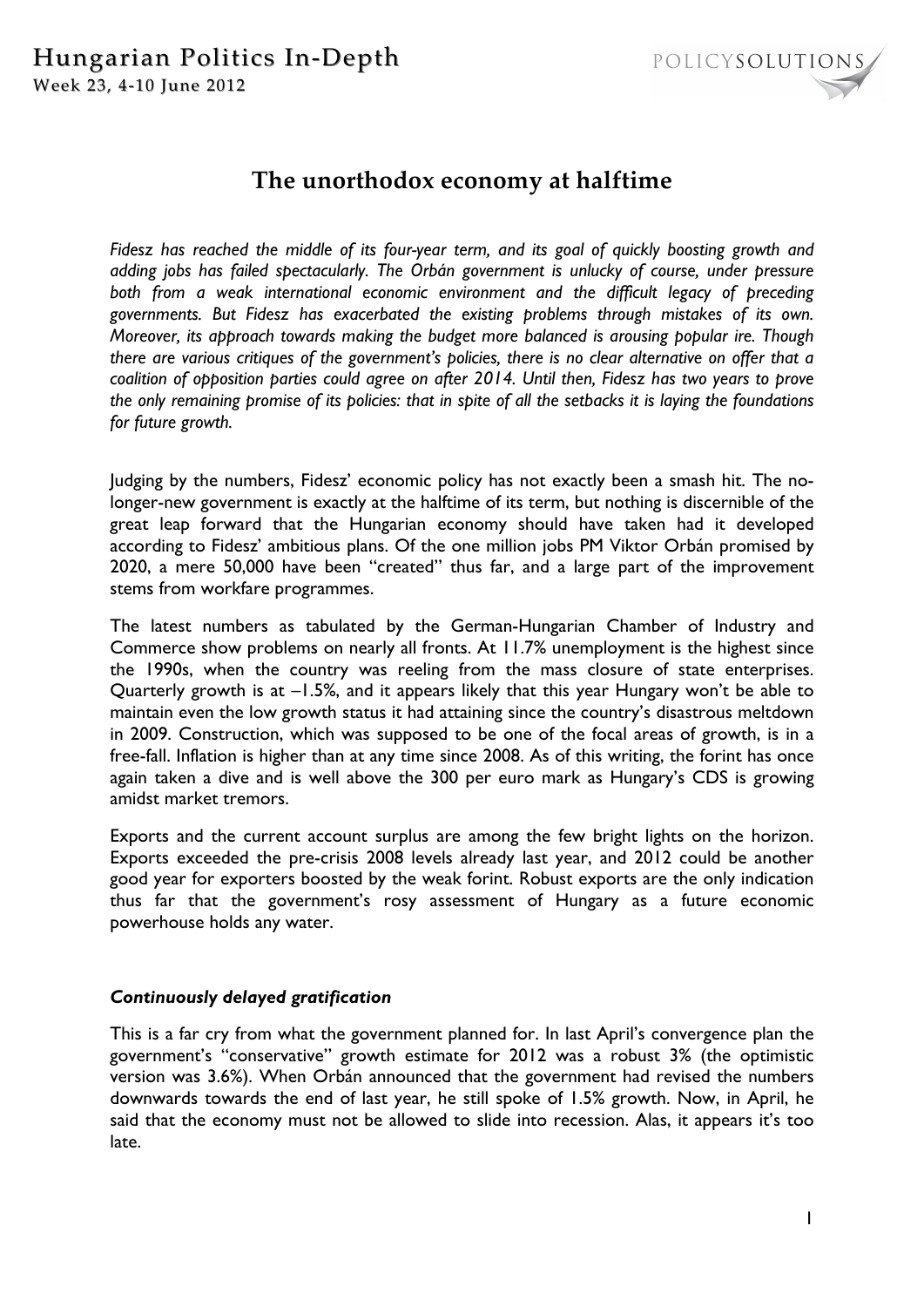

The government's projections of revenue and expenditure streams have proved similarly reliable, necessitating a slew of tax hikes and new taxes, as well as some painful expenditure cuts. Fidesz campaigned with the promise of tax reductions as its core issue, but is now assessing taxes left and right to balance a budget that was based on wildly optimistic assumptions about the state of the economy. Though Brussels' punitive actions may be avoided thanks to extra revenue raised from taxing mobile phone calls and financial transactions (an internet tax was planned but apparently dropped), among other things, it appears that these measures don't go down well with the public, large portions of which saw their disposable income shrink even before facing a variety of new taxes on their remaining net income.

#### *Unhappy voters*

Hungarian voters don't care much about macro-indicators as long as they don't manifest in their pocketbooks (cf. the 2006 elections), but these numbers clearly influence citizens' daily lives, with real income declining by roughly 5% on average. Though the government may insist that its plethora of tax hikes and new taxes have nothing to do with austerity, it appears that many citizens are no longer inclined to buy this.

With the economy hitting rock bottom this year, so is Fidesz' popularity, which Tárki recently measured around 16% in the population at large, barely ahead of the Socialists (15%). Even if Tárki's numbers prove to be the outliers of the month, they do not appear far off and the declining trend of support is obvious.

## *Could it have been better?*

Even the clear failures of the government's policies do not imply, however, that anyone else would necessarily have done a better job or that there is an obvious alternative to the current route. There are only very thin lines of agreement among economists and politicians who view the government critically. Virtually everyone outside Fidesz circles, including rightwing economists, would get rid of the flat tax, for example. Even those who think it's a great idea in theory concede that the toxic mix of recession and suffocating debt was not the right time to forfeit hundreds of billions in revenue. Moreover, even some of the former supporters admit the obvious: the tax cut has done nothing for growth, unless someone wishes to argue that the Hungarian economy would be in worse shape still but for lowering taxes on those with high incomes.

Another – more unexpected – area of a broader agreement appears to be that the EU's strict budget requirements are overdrawn and should be softened at times of crisis. This agreement naturally extends to the government as well, which has been far from consistent on the issue but certainly wishes that it had more budgetary latitude to shape its economic policy. Nevertheless, this agreement does not mean much, for if one were to delve into the details it would emerge that the various actors have vastly different ideas of how much Brussels' budget standards should be relaxed and how the extra money at the government's disposal ought to be spent.